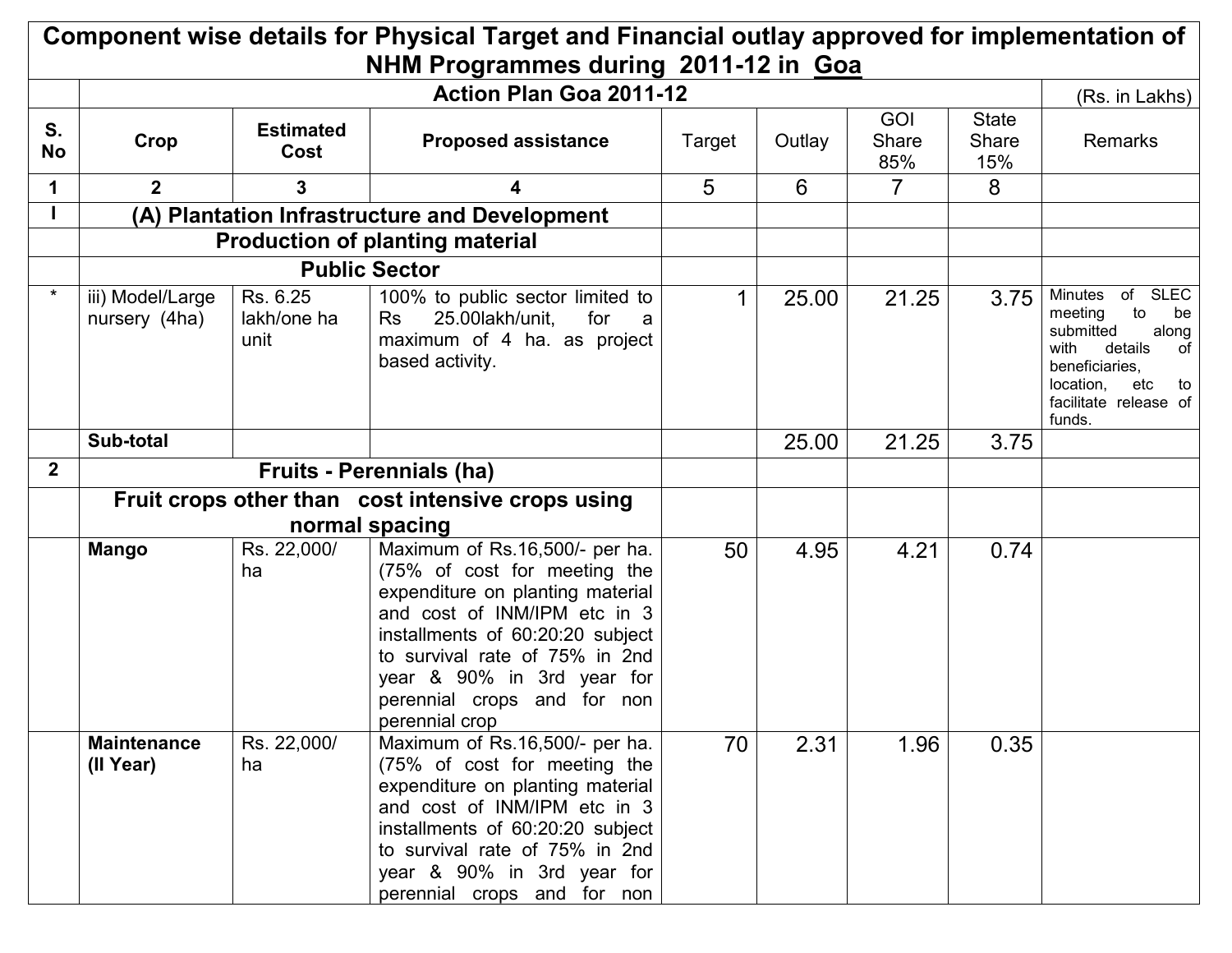|                |                                                                |                  | perennial crop                                                                                                                                                                                                                   |       |       |       |      |  |
|----------------|----------------------------------------------------------------|------------------|----------------------------------------------------------------------------------------------------------------------------------------------------------------------------------------------------------------------------------|-------|-------|-------|------|--|
|                |                                                                |                  |                                                                                                                                                                                                                                  |       |       |       |      |  |
|                |                                                                |                  |                                                                                                                                                                                                                                  |       |       |       |      |  |
|                | <b>Maintenance</b><br>(III Year)<br>(as per old<br>cost norms) | Rs.<br>30,000/ha | $\overline{75\%}$ of cost subject to a<br>maximum of Rs. 22,500 per ha<br>limited to 4 ha per beneficiary in<br>installments of 50:20:30<br>3<br>subject to survival rate of 75% in<br>$2nd$ year & 90% in 3 <sup>rd</sup> year. | 78.36 | 5.29  | 4.50  | 0.79 |  |
|                |                                                                |                  | <b>Fruits - Non Perennials (ha)</b>                                                                                                                                                                                              |       |       |       |      |  |
|                | Banana (Sucker)                                                | Rs.45,000/ha     | Maximum of 22500/- per ha.<br>(50% of cost for meeting the<br>expenditure on planting material<br>and cost of material for INM/IPM<br>in 2 installments 75:25) subject<br>to survival rate of 90% in second<br>year).            | 50.00 | 8.44  | 7.17  | 1.27 |  |
|                | Maintenance (I<br>Year)                                        | do               | do                                                                                                                                                                                                                               | 50.00 | 2.81  | 2.39  | 0.42 |  |
|                | <b>Maintenance</b><br>(II Year)<br>(as per old<br>cost norms)  | Rs. 30,000/ha    | 30% of Rs. 22500 with a<br>maximum of Rs. 6750/ha                                                                                                                                                                                | 81.27 | 3.66  | 3.11  | 0.55 |  |
|                | Sub-total                                                      |                  |                                                                                                                                                                                                                                  |       | 27.46 | 23.34 | 4.12 |  |
| 3 <sup>1</sup> |                                                                |                  | <b>Mushrooms</b>                                                                                                                                                                                                                 |       |       |       |      |  |
|                |                                                                |                  | Integrated mushroom unit for spawn, compost                                                                                                                                                                                      |       |       |       |      |  |
|                |                                                                |                  | production and training                                                                                                                                                                                                          |       |       |       |      |  |
|                | <b>Private Sector</b>                                          | Rs.50.00 lakh    | 100% of the cost to public sector<br>and 50% of cost for private<br>the<br>for<br>meeting<br>sector,<br>expenditure on infrastructure, as<br>credit<br>linked<br>back<br>ended<br>subsidy.                                       | 1.0   | 23.50 | 20.0  | 3.53 |  |
|                |                                                                |                  | Spices (For a maximum area of 4 ha per beneficiary)                                                                                                                                                                              |       |       |       |      |  |
|                | (a) Seed spices<br>and Rhizomatic<br>Spices.                   | Rs. 25,000 / ha  | Maximum of Rs. 12,500/- per ha.<br>$(50\% \text{ of cost}$ for meeting the<br>expenditure on planting material<br>and cost of material for INM/IPM                                                                               | 20    | 2.5   | 2.1   | 0.4  |  |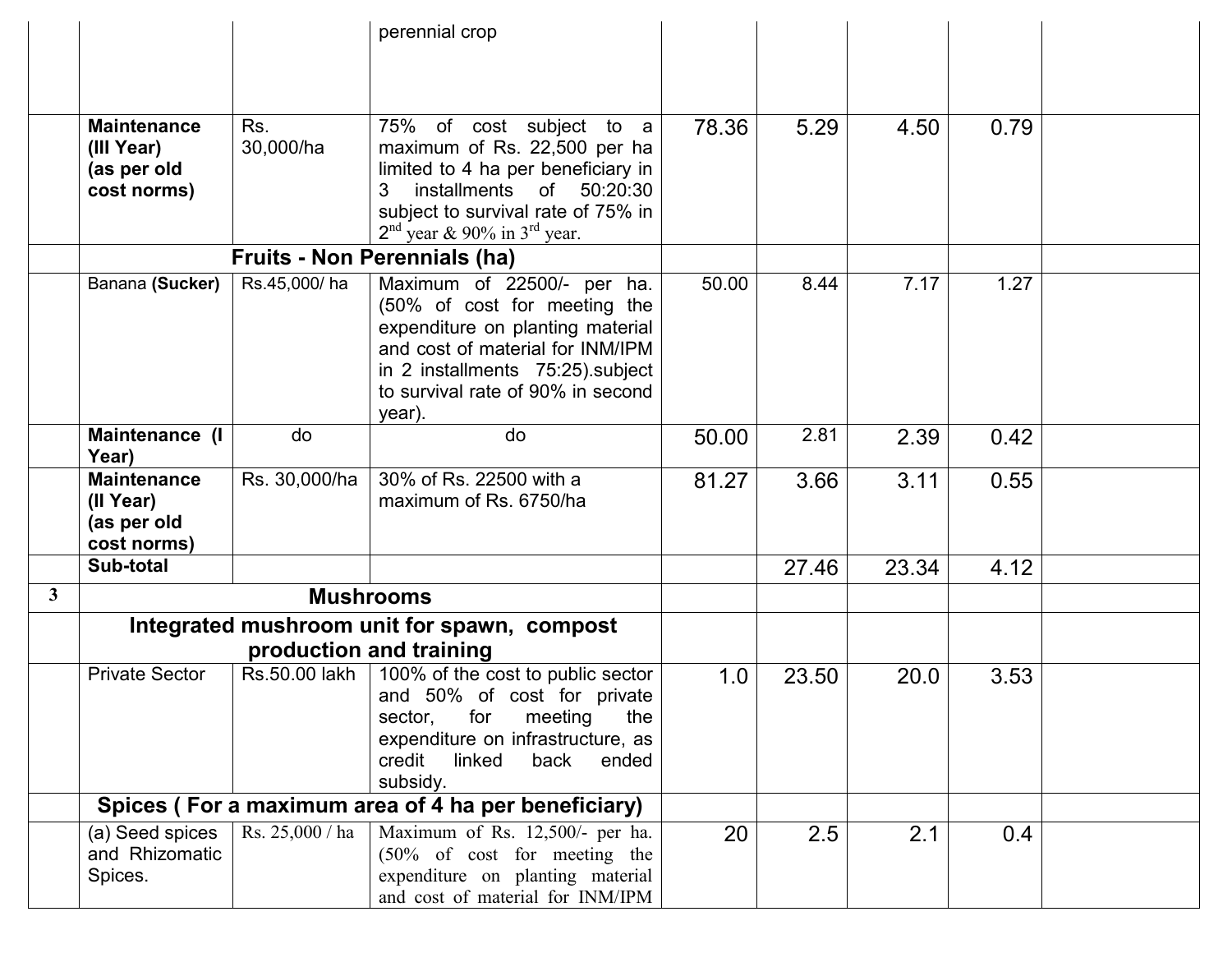|                         |                                                                |                              | etc).                                                                                                                                                                                                                                                                                                               |            |                |                |              |  |
|-------------------------|----------------------------------------------------------------|------------------------------|---------------------------------------------------------------------------------------------------------------------------------------------------------------------------------------------------------------------------------------------------------------------------------------------------------------------|------------|----------------|----------------|--------------|--|
|                         | Perennial spices<br>Pepper                                     | Rs. 40,000ha                 | Maximum of Rs. 20,000/- per ha<br>$(Q50\% \text{ of cost for meeting the})$<br>expenditure on planting material<br>and cost of material for INM/IPM<br>etc).                                                                                                                                                        | 30         | 6.00           | 5.10           | 0.90         |  |
|                         | Sub-total                                                      |                              |                                                                                                                                                                                                                                                                                                                     |            | 32.00          | 19.98          | 3.53         |  |
|                         |                                                                |                              | Plantation crops (For a maximum area of 4 ha per                                                                                                                                                                                                                                                                    |            |                |                |              |  |
| $\overline{\mathbf{4}}$ |                                                                |                              | beneficiary)                                                                                                                                                                                                                                                                                                        |            |                |                |              |  |
|                         | Cashew<br><b>Maintenance</b>                                   | Rs. 40,000ha<br>Rs.15,000/ha | Maximum of Rs. 20,000/- per ha<br>(50% of cost for meeting the<br>expenditure on planting material<br>and cost of material for INM/IPM<br>etc) in 3 installments of 60:20:20<br>subject to survival rate of 75% in<br>second year and 90% in third<br>year for a maximum area of 4 ha<br>75% of cost subject to Rs. | 400<br>549 | 48.00<br>21.96 | 40.80<br>18.67 | 7.20<br>3.29 |  |
|                         | (II Year)<br>(as per old<br>cost norms)                        |                              | 11,250/ha limited to 4 ha per<br>beneficiary in 3 installments of<br>50:20:30 subject to survival rate<br>of 75% in 2 <sup>nd</sup> year & 90% in 3 <sup>rd</sup><br>year.                                                                                                                                          |            |                |                |              |  |
|                         | <b>Maintenance</b><br>(III Year)<br>(as per old<br>cost norms) | do                           | do                                                                                                                                                                                                                                                                                                                  | 1053.50    | 35.56          | 30.22          | 5.33         |  |
|                         | Sub-total                                                      |                              |                                                                                                                                                                                                                                                                                                                     |            | 105.52         | 40.80          | 7.20         |  |
| 5                       | Rejuvenation/<br>replacement of $ $<br>senile<br>plantation.   | Rs.30,000/ha<br>(average)    | 50% of the total cost subject to a<br>maximum of Rs. 15,000/ha to a<br>limited of 2 ha per beneficiary.<br>Actual cost to be claimed based<br>on the nature and requirement of<br>the crop to be rejuvenated.                                                                                                       | 300        | 45.00          | 38.25          | 6.75         |  |
| 6                       |                                                                |                              | <b>Protected cultivation</b>                                                                                                                                                                                                                                                                                        |            |                |                |              |  |
|                         |                                                                |                              | <b>Naturally ventilated system</b>                                                                                                                                                                                                                                                                                  |            |                |                |              |  |
|                         | Tubular<br>structure                                           | Rs. 935/<br>Sq.m             | 50% of the cost limited to 1000<br>Sq.m per beneficiary.                                                                                                                                                                                                                                                            | 0.50       | 23.38          | 19.87          | 3.51         |  |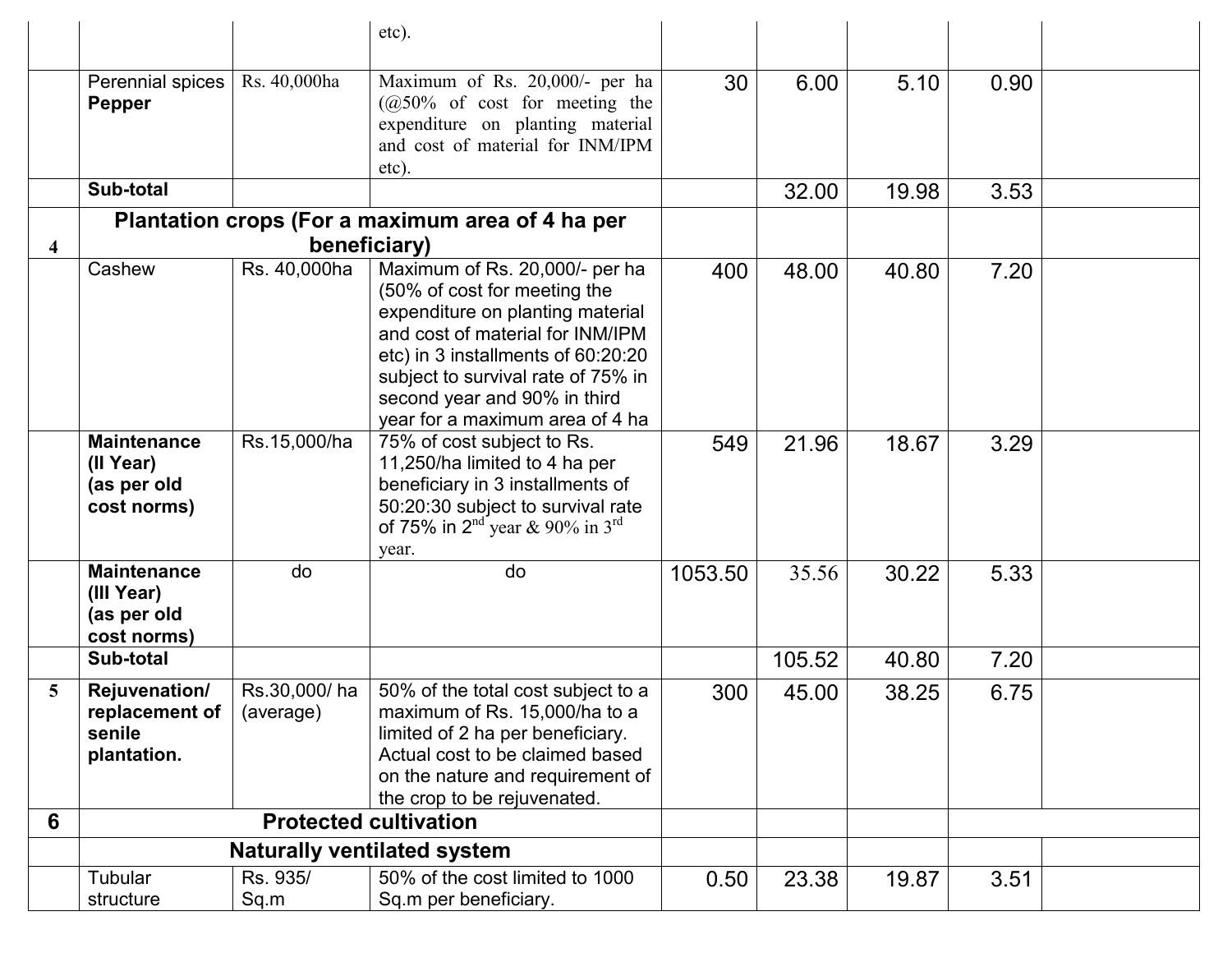|                | Cost of<br>planting<br>material and<br>input of<br>flowers for<br>poly house                              | Rs.500/ Sq.m                                          | 50% of cost limited to 500 Sq.m<br>per beneficiary                                                                                                         | 0.50 | 12.50 | 10.63 | 1.88 |                                              |
|----------------|-----------------------------------------------------------------------------------------------------------|-------------------------------------------------------|------------------------------------------------------------------------------------------------------------------------------------------------------------|------|-------|-------|------|----------------------------------------------|
|                | Sub-total                                                                                                 |                                                       |                                                                                                                                                            | 1.00 | 35.88 | 30.49 | 5.38 |                                              |
| $\overline{7}$ |                                                                                                           |                                                       | <b>Organic Farming</b>                                                                                                                                     |      |       |       |      |                                              |
|                | Organic<br>Certification                                                                                  | Project based                                         | Rs. 5 lakh for a cluster of 50 ha<br>which will include Rs.1.50 lakh in<br>first year, Rs. 1.50 lakh in<br>second year and Rs. 2.00 lakh in<br>third year. | 9    | 13.50 | 11.48 | 2.03 | Project to be<br>submitted                   |
|                |                                                                                                           |                                                       | Vermi compost Units /organic input production unit                                                                                                         |      |       |       |      |                                              |
|                | Permanent<br>structure                                                                                    | Rs. 60,000/<br>unit for<br>permanent<br>structure and | 50% of cost conforming to the<br>size of the unit of 30'x8'x2.5'<br>dimension of permanent<br>structure to be administered on<br>pro-rata basis.           | 10   | 3.00  | 2.55  | 0.45 |                                              |
|                | Sub-total                                                                                                 |                                                       |                                                                                                                                                            |      | 16.50 | 14.03 | 2.48 |                                              |
| 8              |                                                                                                           |                                                       | <b>Pollination support through beekeeping</b>                                                                                                              |      |       |       |      |                                              |
|                | (c) Honey bee<br>colony                                                                                   | Rs. 1400/<br>colony of 4<br>frames                    | 50% of cost limited to 50<br>colonies / beneficiary.                                                                                                       | 50   | 0.35  | 0.30  | 0.05 | <b>List of Beneficiaries</b><br>to be given. |
|                | (d) Hives                                                                                                 | Rs. 1600/hive                                         | 50% of cost limited to 50<br>colonies / beneficiary.                                                                                                       | 50   | 0.40  | 0.3   | 0.1  | <b>List of Beneficiaries</b><br>to be given. |
|                | (e) Equipment<br>including honey<br>extractor (4<br>frame), food<br>grade container<br>(30 kg), net, etc. | Rs. 14,000/<br>set                                    | 50% of the cost limited to one<br>set per beneficiary.                                                                                                     | 10   | 0.70  | 0.60  | 0.11 | <b>List of Beneficiaries</b><br>to be given. |
|                | Sub-total                                                                                                 |                                                       |                                                                                                                                                            | 110  | 1.45  | 1.23  | 0.22 |                                              |
| 10             |                                                                                                           |                                                       | <b>Human Resource Development (HRD)</b>                                                                                                                    |      |       |       |      |                                              |
|                | (c) Training of<br>farmers                                                                                |                                                       |                                                                                                                                                            |      |       |       |      |                                              |
|                | (i) Within the<br>District (one<br>day)                                                                   | <b>Rs.400/day</b><br>per farmer<br>excluding          | 100% of the cost.                                                                                                                                          | 200  | 0.80  | 0.68  | 0.12 |                                              |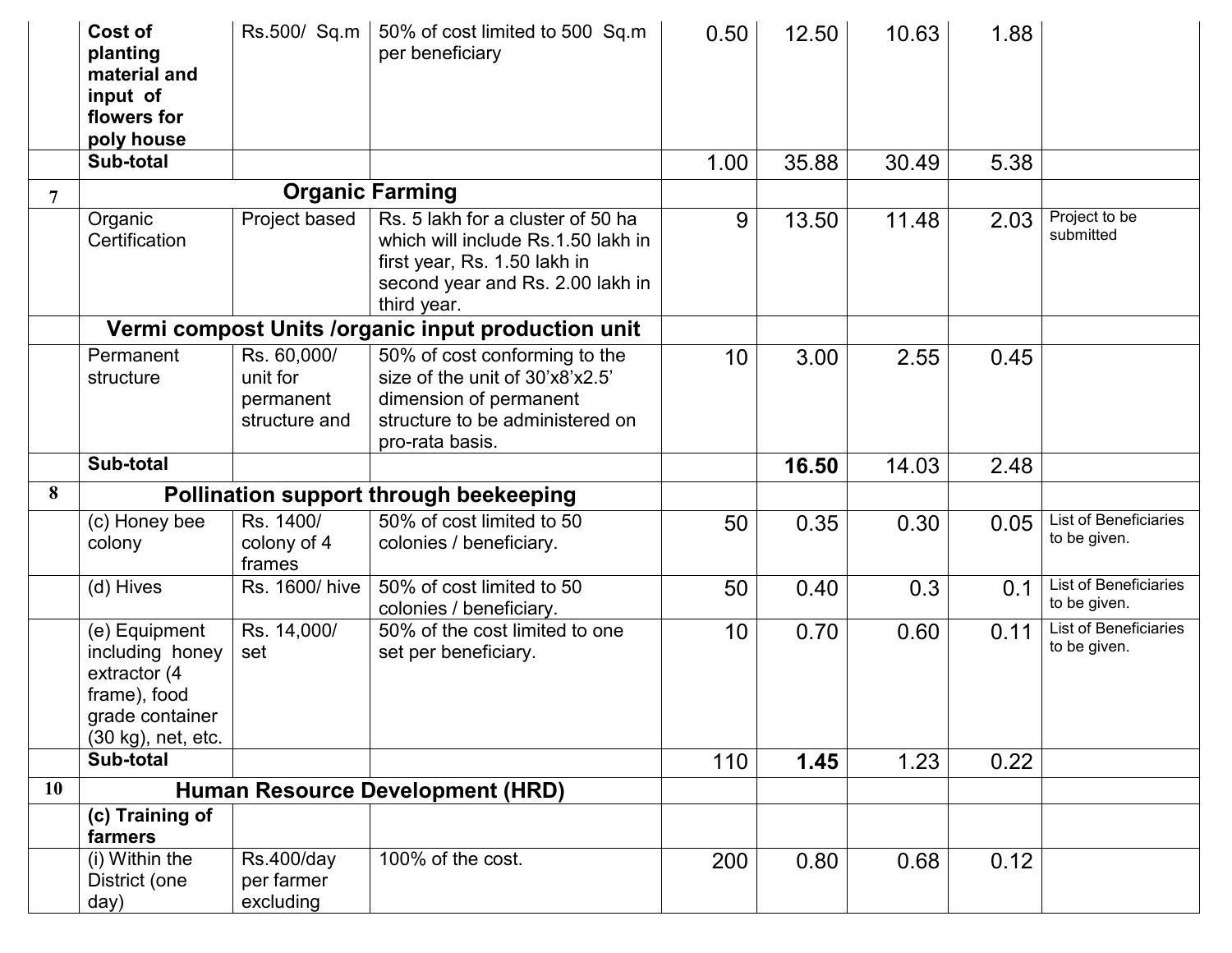|    |                                                                                               | transport                                                          |                                                                                      |                |       |       |      |                            |
|----|-----------------------------------------------------------------------------------------------|--------------------------------------------------------------------|--------------------------------------------------------------------------------------|----------------|-------|-------|------|----------------------------|
|    | (ii) Within the<br>State (one day)                                                            | Rs. 750/day<br>per farmer<br>excluding<br>transport                | 100% of the cost.                                                                    | 30             | 0.23  | 0.19  | 0.03 |                            |
|    |                                                                                               |                                                                    | <b>Exposure visit of farmers</b>                                                     |                |       |       |      |                            |
|    | (i) Within the<br>District (one<br>day)                                                       | Rs.250/day<br>per farmer<br>excluding<br>transport                 | 100% of the cost.                                                                    | 100            | 0.25  | 0.21  | 0.04 |                            |
|    | (ii) Within the<br>State (one day)                                                            | Rs. 300/day<br>per farmer<br>excluding<br>transport                | 100% of the cost.                                                                    | 50             | 1.50  | 1.28  | 0.23 |                            |
|    |                                                                                               |                                                                    | Training / study tour of technical staff/ field<br>functionaries                     |                |       |       |      |                            |
|    | (ii) Study tour to<br>progressive<br>States/ units<br>(group of<br>minimum 5<br>participants) | Rs.650.00/day  <br>per participant<br>plus TA/DA,<br>as admissible | 100% of the cost.                                                                    | 20             | 0.65  | 0.55  | 0.10 |                            |
|    | Sub-total                                                                                     |                                                                    |                                                                                      |                | 3.43  | 2.91  | 0.51 |                            |
| 11 |                                                                                               |                                                                    | <b>INTEGRATED POST HARVEST MANAGEMENT</b>                                            |                |       |       | 0.00 |                            |
|    | <b>Ripening</b><br>chamber                                                                    | Rs. 6000/MT<br>for 5000 MT<br>capacity                             | Credit linked back-ended<br>subsidy @40% of the cost of<br>project in General areas. | $\overline{2}$ | 21.00 | 17.85 | 3.15 | Project to be<br>submitted |
|    |                                                                                               | <b>Refer vans / containers</b>                                     |                                                                                      |                |       |       |      |                            |
|    | <b>Credit linked</b><br>back-ended<br>project in<br>general areas                             | Rs. 24.00<br>lakh/ unit for 6<br>MT capacity                       | Credit linked back-ended<br>subsidy @40% of the cost of<br>project in General areas. | $\overline{2}$ | 19.20 | 16.32 | 2.88 | Project to be<br>submitted |
|    | Sub-total                                                                                     |                                                                    |                                                                                      |                | 40.20 | 34.17 | 6.03 |                            |
|    |                                                                                               |                                                                    | <b>Mission Management</b>                                                            |                |       |       |      |                            |
|    |                                                                                               |                                                                    | <b>State Level</b>                                                                   |                |       |       |      |                            |